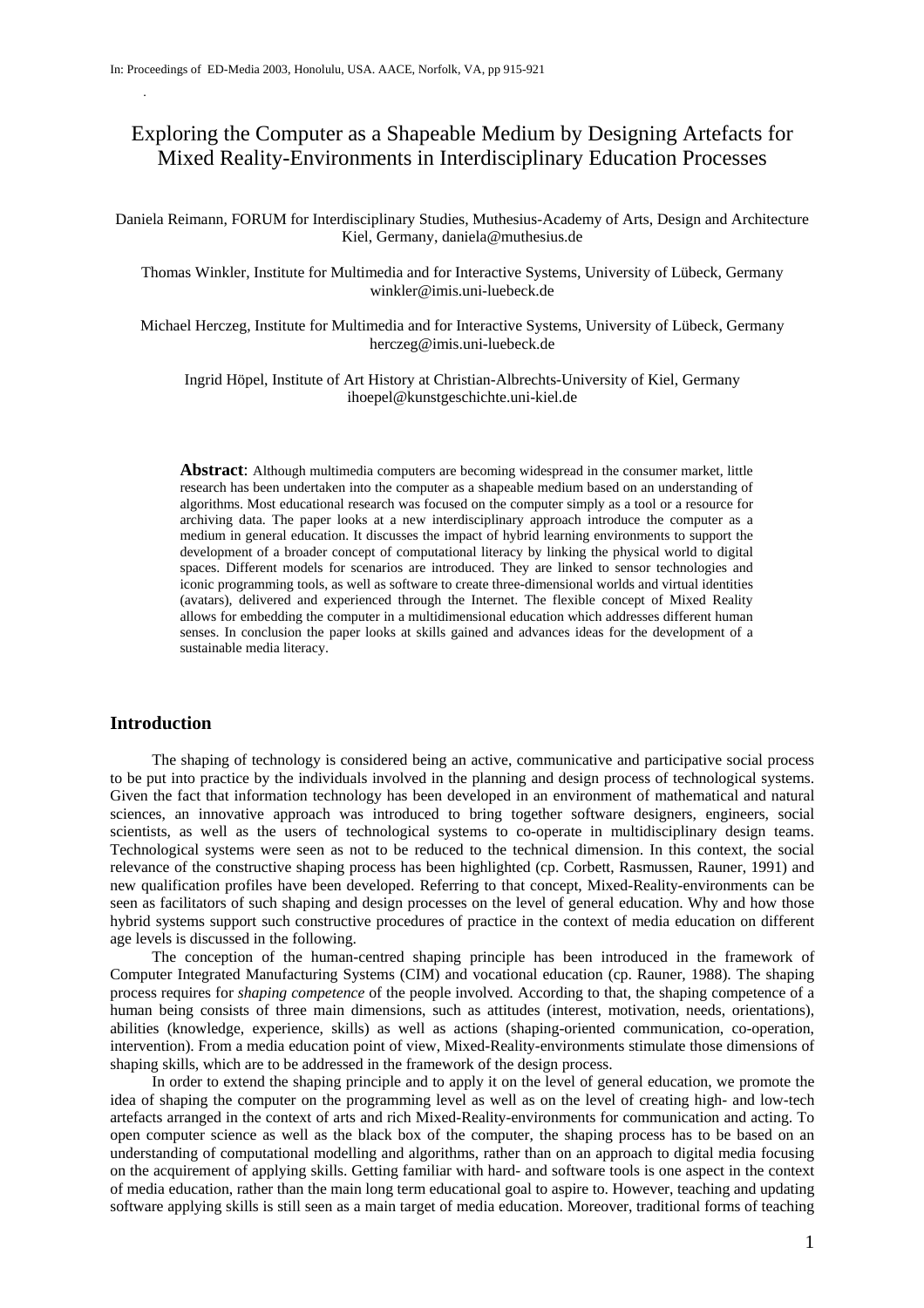are being projected on media education, rather than being adapted to the characteristics of digital media. Our concept is based on the idea of a human-centred and holistic approach to creating and moulding learning environments with computers and non-digital media, which we introduced from elementary school level on.

The multimedia computer is characterised by bringing together media such as image, video, sound, animation, and simulation under one umbrella. Therefore, the computer allows for addressing the different human senses which is of high importance in the framework of pedagogy. Mixed-Reality-environments support human-centred shaping and design processes. Nonetheless, in education computers are still mainly used simply as tools or as data resources. Only little research has been undertaken into the computer as a shapeable medium based on an understanding of algorithms by self-actingly programming and creating artefacts. The hard- and software tools used allow for experiencing on different age levels, that programming is an active, creative and collaborative process.

### **Mixed-Reality Environments for learning in interdisciplinary education processes**

The term of Mixed-Reality stems from computer science and contemporary media art. It refers to hybrid systems linking high- and low-tech artefacts and applications by using a variety of aesthetic materials of digital and non-digital nature, such as images, bodies, technologies, language, sounds and codes. Those art works allow for linking physical reality with the digital spaces by addressing different human senses. The experimental approach towards the different media is characteristic for work methods of most media artists and defined by the term of artistic constellations (Seelinger, 2001). Hybrid media art projects are often coined by a multidimensional and interdisciplinary approach to arts, crossing the borders between disciplines such as arts, design, engineering, science, information and communication technologies, philosophy, literature as well as dramatic narratives and performance. Artists, researchers and scientists are working together at the interface between physical and virtual spaces. However, most collaboration in such interdisciplinary projects is based on the idea of the division of labour, rather than on the idea of a mutual and reciprocal understanding of the other disciplines' approaches. Although the open concept and the variety of different work methods is delivering important impulses for learning only little research has been undertaken testing the concept of Mixed-Reality in media education. Mixed-Reality environments can be perceived as systems of augmented reality. The awareness about virtual reality being an extension rather than a replacement of the physical world as implied in the term of augmented Reality.



Fig.1: Scheme of Mixed-Reality environments

The computer facilitates the extension of the physical space for communication and acting by adding the digital dimension. Current technologies available on the consumer market, such as sensor technologies, image and gesture recognition software, allow for linking the digital spaces to the physical communication and acting environments of the pupils. Furthermore, those technologies come along with software tools based on iconic programming, that is, visualizing the code to the user.

Pupils are encouraged to self-actingly programming the computer and test the self-made programs in the physical environment. By experiencing the computer as a shapeable medium, they get active, creative designers of digital and non-digital artefacts. We believe a long term media and computer literacy can only be supported on the bases of an understanding of algorithms by using the computer as a medium which can be shaped and manipulated. As the learning processes are based on communication and collaboration, new scenarios of learning are required in the context of computer education.

Special software tools for different age levels have been tested for creating interactive environments as well as three-dimensional worlds and identities delivered through the Internet. Both approaches of models can be combined in the framework of media education scenarios. They support a creative, communicative and collaborative approach to media education. Mixed-Reality-environments keep the link to reality, which we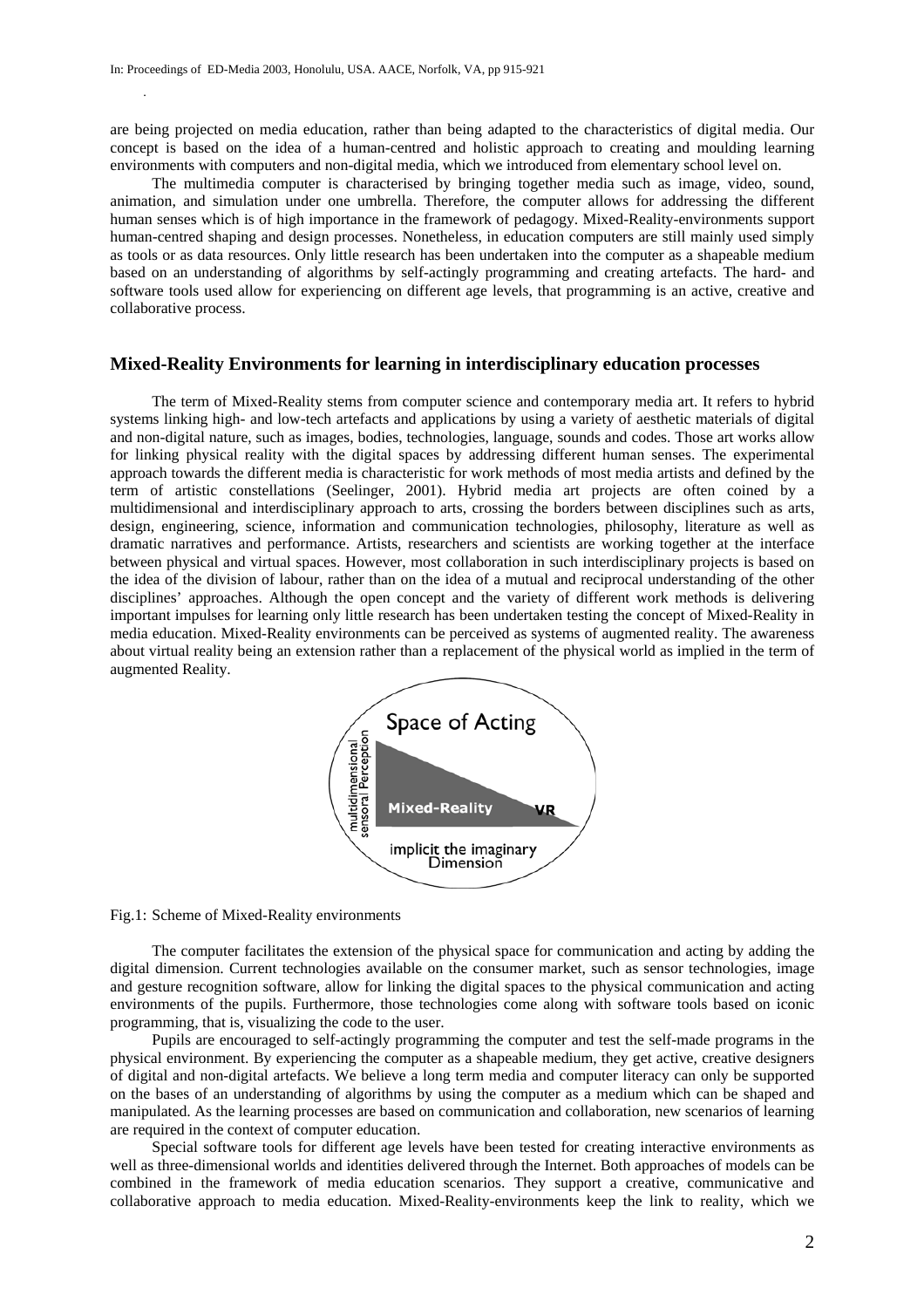consider highly important in order to avoid pupils getting lost by immersing in given virtual spaces, which can only be experienced according to the limited functions the program is supporting. To us, the criteria for software selection are based on their support of different interfaces to the physical world, addressing different human senses and allowing for integrating diverse data applications on the technical level.

## **Two models for scenarios realised in general education**

#### **Sensor technologies and iconic programming to instruct micro computers**

Sensor technology and iconic sensor programming stems from the field of robotics and automation, closely linked to the complex process of human-machine interaction.

To us, making transparent the invisible inside of computer is a goal to aspire to. The black box of the computer needs to be opened in order to support a long-term understanding of algorithms and informatic thinking and acting. Most software tools of the past did not support such requirements, rather exactly the opposite seemed to be true. Hard- and software tools are designed to be applied, not supposed to be understood on the software design level. They rather tend to confuse the users on the interface level, as well as on the human-machine-interaction level. However, few hard- and software tools are available on the consumer market. We came up with tools, such as sensor technologies (image and gesture recognition) and iconic programming we consider of high use in creative computer education processes. Interestingly enough, only little research has been undertaken in exploring micro computers, robots, robotic toys (actimates) and sensor technologies for learning such as the works by Druin and Hendler (Druin, Hendler, 2000), or the works with tangible interfaces by Ishii, Patten and Griffith who introduced the research field of Tangible Media at MIT (Patten, Griffith, Ishii, 2000).

However, it seems that a wide range of educational research misses a link to current prototyped technological developments and therefore does not scrutinize such systems and its' potential for education. The latter is remarkable in terms of the variety of opportunities opening up using those diverse media for new forms of learning. From an education point of view, sensor technologies and icon based programming allow for crossing the barriers of curricula by facilitating subject-crossing and project-oriented learning.



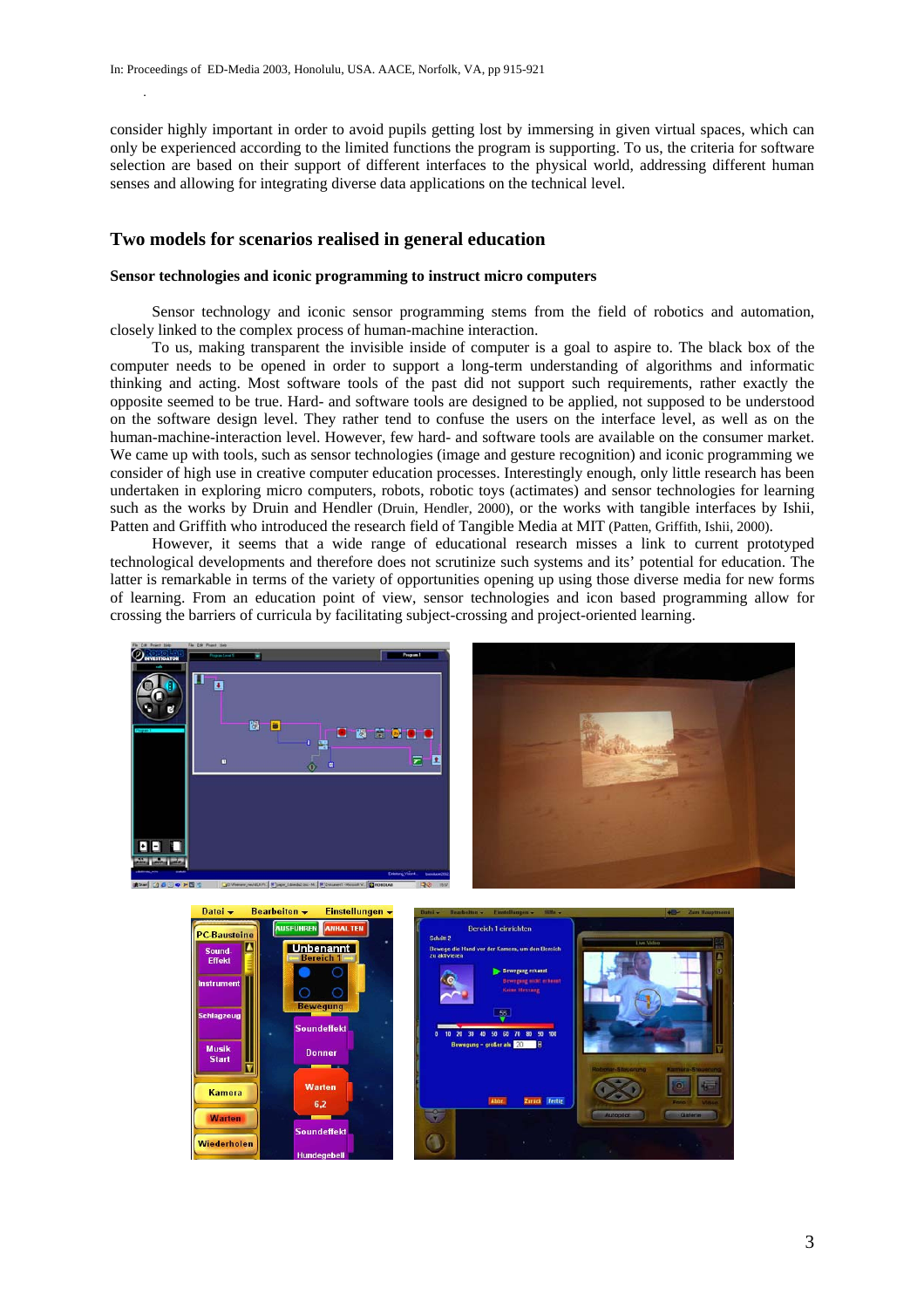Fig.2: Examples of iconic programming (left) visualizing the line of code (if-then-relation) and the corresponding Mixed-Reality-environments (right) developed by 13 graders and  $3<sup>rd</sup>$  graders at elementary school

A variety of sensors such as those responding to temperature, haptic click or light have been given to the pupils to experiment with. The pupils themselves have developed environments, installations and stories using event-driven programme features. Controlling motion which allows for moving static objects in physical space, is realised by means of iconic programming. Micro computers and sensors are represented as icons on the desktop which are connected by pieces of physical string to the micro computer shown in figure 2.

#### **Three-dimensional worlds and identities delivered through the Internet**

The development software for three-dimensional worlds has become affordable for school kids. From an education point of view, a variety of challenges and opportunities is opening up using such tools in creative and collaborative learning processes. Mixed-Reality-environments enable the pupils to design their own spaces for communication and collaborative experiences to be made in self-created environments. Software tools allow for integrating images, and objects of the physical environment of the pupils, that is, delivering an interface to the physical world. The latter is characteristic for Mixed-Reality-environments. We consider it of increasing importance in the context of embedding the computer in creative and multidimensional education processes, as it links the basic element for the human being – the physical space – with the digital spaces of the computer.

The characteristics of experiences made in virtual worlds differ from those made in the physical environment: The limits and borders of the physical world with their gravity are abrogated in virtuality. The latter can be seen as the medium specific value. The awareness about medium specific values for artistic expression we perceive of increasing importance in the context of media literacy to be developed on the long run. E.g. a perspective drawing can be transferred and therefore navigated as a three-dimensional virtual model (fig. 3). The software comes along with a construction tool mediating different approaches to three-dimensional imagination of the pupils, such as player-, top-, side- and isometric view of construction level. The self-created city can be tested and experienced in the player modus. After the construction phase the collaborative navigation of the city is representing the opening of an online-exhibition. The latter can be projected back to the physical environment using data projectors as an extension of reality.

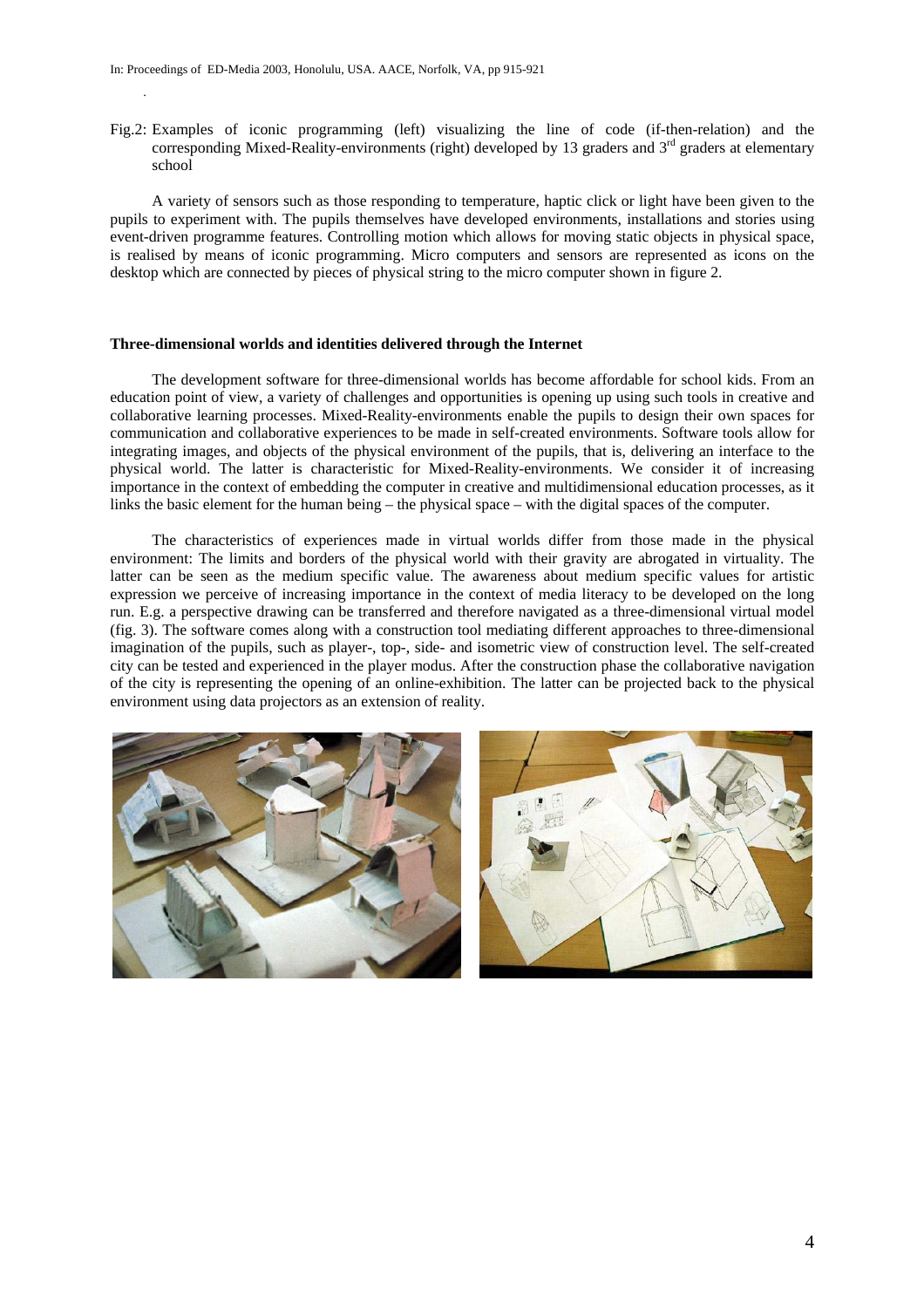$\overline{a}$ 



Fig.3: Process of designing artefacts: Perspective drawings, architectural models and software interface for the development of a city delivered through the Internet, realised by 9 graders

## **Representations of identity in digital spaces – avatars in communication and education processes**

Most online learning spaces are characterised by a combination of asynchronous and synchronous forms of communication. Synchronous communication traditionally is represented simply as text-based chat, which supports a rather poor level of communication, given the fact that communication is a complex, dynamic phenomenon involving different human senses, gestures, bodies as well as appearances. The introduction of avatars (as well as bots or agents<sup>1</sup>) add a new dimension to online communication. Avatars are digital

<sup>[&</sup>lt;sup>1</sup>] Apart from avatars, other forms of continuing basic entities exist, such as embodied conversational agents (e.g. "Rea" by Justine Cassel). Those agents will be of increasing importance in future education scenarios.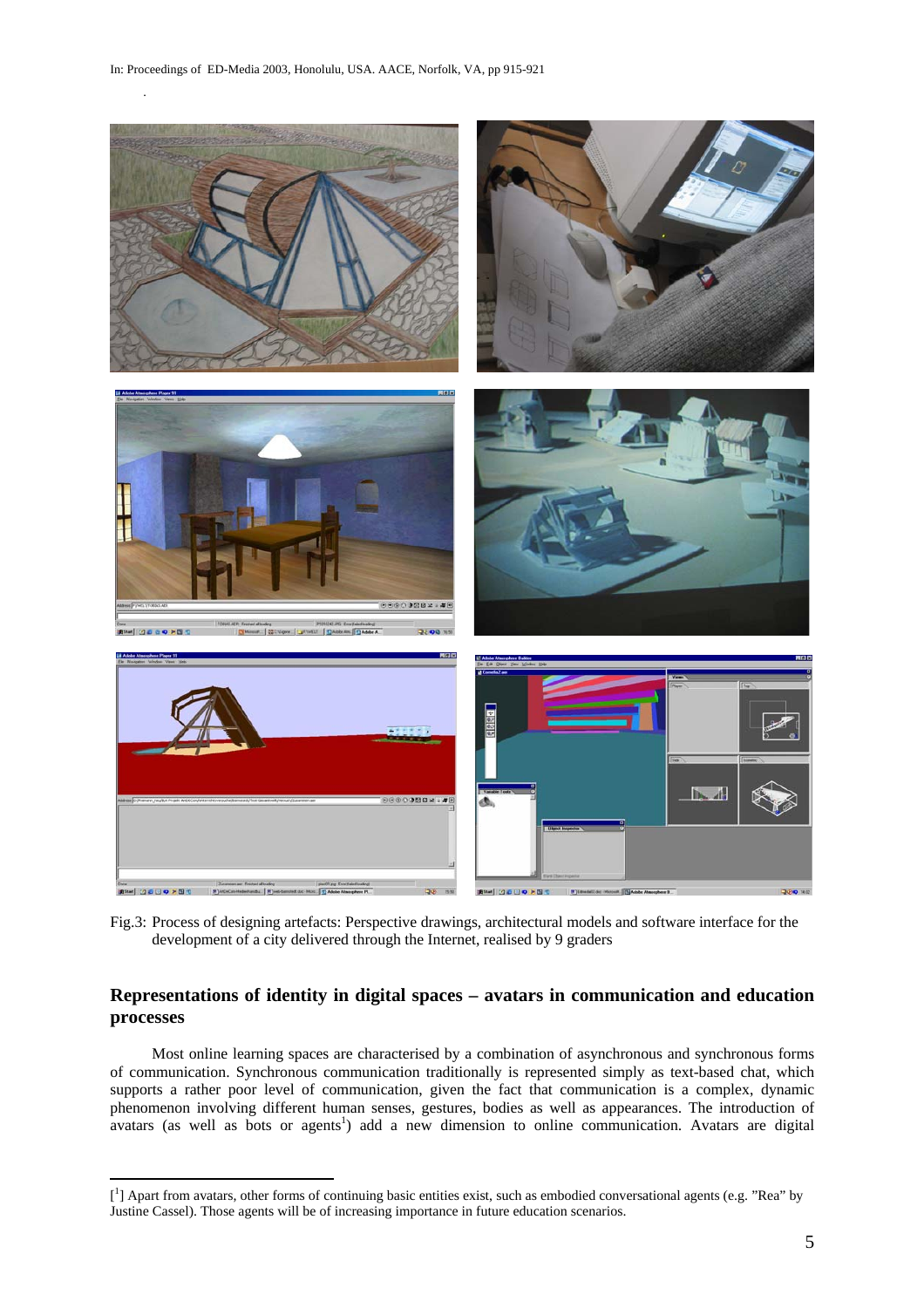representations of one's identity in cyberspace which can be created self-actingly<sup>2</sup>. They allow for representing oneself in digital space by means of a chosen or constructed appearance and support a more visualized communication delivered through the Internet. Avatars are of increasing importance in the framework of creating and extending communication spaces. The term originally is "derived from the Hindi and refers to the ability of certain gods to take any form at will."(Altstatt, 2001). Furthermore, avatars are defined as "embodiments of a person, a concept or philosophy, as concrete manifestations as of a principle attitude, way of life, or the like." (Vesna, 2001). The concept of Avatars implies a multidimensional approach to the issue of identity formation. Identity represented by an avatar can be anonymous or changed. Different forms of embodiments exist, such as two-dimensional, static ones as well as dynamic avatars which are able to move and communicate by using gestures, voice and the like. The latter we see of importance because they open up a variety of opportunities for collaborative education processes. The identity chosen can be created (or selected) and be developed further selfactingly by using special development tools for creating dynamic avatars<sup>3</sup>. Those allow for integrating scanned objects or photos of real people. The new opportunities are also referring to a variety of contents for education processes, such as the earlier mentioned complex and intercultural topic of identity and identity formation. The worlds and identities created have different interfaces links to the physical space. The software support the integration of photos and scans, sounds and the like which allow for individual creations.



 Fig.4: Self-created dynamic avatars simulating human communication using hand gestures and body stance in self-constructed 3D-Internet worlds

## **Learning processes and educational goals exploring the computer as a shapeable medium**

 $\overline{a}$ 

<sup>[&</sup>lt;sup>1</sup>] It is still common practice to select an avatar from a variety of collections available in the Internet, rather than create one's own representation.

 $[3]$  e.g. by using Java script language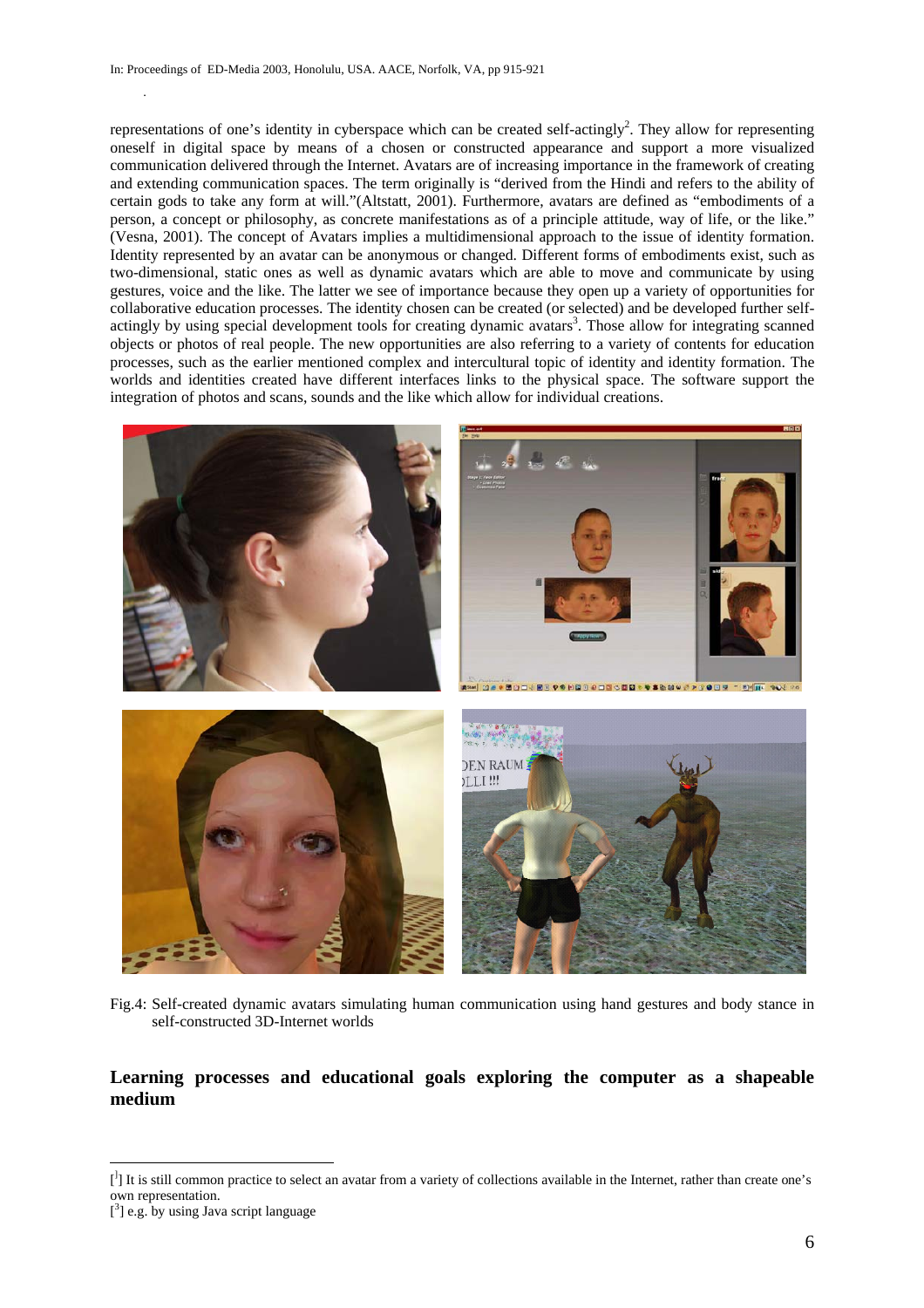The learning processes are characterised by a variety of phases. The pupils collaboratively develop concepts, manage time, experience team work and presentations. They become familiar with hard- and software by experimenting with it and create physical objects and models, such as drawings or low-tech artefacts. Last not least they test the program developed or navigate the spaces created. We have investigated a wide range of approaches opening up for learning by experimenting with different technologies. The educational goals given below are related to media education, pedagogy as well as to knowledge creation linked to the disciplines of arts, design and computer science.

- Promoting interest in the act of self-actingly programming and creating is initiating an awareness about programming and creating being an active and creative process.
- Supporting an awareness about the characteristics of digital media, such as the issue of manipulation of digital artefacts.
- Supporting team based learning and encouraging collaborative relationships.
- Allowing for linking the digital space of the computer with the physical environments of the pupils, addressing the hactic dimension. The pupils are firstly programming self-actingly the computer and afterwards they test the programme in real world. Apart from testing the programmes, different events, such as sounds and media projections and the like can be programmed to happen in the real environment. Or the created artefacts are brought back into the physical world using data projections. The latter can be seen as a broader process of shaping the environment.
- Supporting designing skills and the awareness about the aesthetic dimension of real and digital objects.
- Software tools supporting the visualization of the program hidden inside of the black box, behind the screen the computer. It allows for making transparent informatic thinking and design models.
- The hard- and software tools which facilitate the production and combination of diverse media, such as sounds, videos, stop-motion-animations as well as programming image recognition software at elementary school level.
- Facilitating multimedia-storytelling and developing aesthetic objects which involve the pupils in the learning process.
- Promoting a holistic view on the world as a shapeable environment.

## **Conclusion**

.

The interdisciplinary approach linking creativity and shaping skills to media education based on the mediation of informatic models in Mixed-Reality was proved being fruitful at the different age levels applied. In semi-structured qualitative interviews, the interviewees highlighted the importance of project orientation in the context multimedia and arts. The combination of algorithmic machine and aesthetics processes have been perceived positively by both pupils and teachers. It was highlighted that the mixed reality context can be seen as an excellent means to get the pupils involved in the learning content. Interviewees have underpinned our hypotheses, that the linking of diverse media, material as well as ideas was perceived as creativity stimulating processes.

On the long run, the updating of technical skills can not be perceived as the main educational goal. We believe in the necessity of a broader concept of media literacy which would be embedded in terms of constantly accompanying the students through their lifelong education careers. The skills gained by the pupils consist of a wide range of experiences and competences on the level of knowledge creation, as well as on the social level of communication and collaboration and self-consciousness.

Self-actingly programming to instruct micro computers or to develop three-dimensional artefacts of different nature, as well as skills linked to informatic and aesthetic thinking and acting have been acquired by the pupils applying an experimental approach to media. Furthermore, the pupils reach awareness about the characteristics and the nature of digital media, such as the issue of data manipulation and modularity. The latter we perceive as being an important element in the framework of computer literacy. Last not least the pupils have experienced that programming is a creative and interactive process by creating aesthetical objects. Apart from that, communication skills had to be developed in order to link team based arrangements to the overall common project, such as an exhibition, a Mixed-Reality-performance. Time management and presentation skills as well as self confidence have been supported. They experienced the atmosphere required to support creative thinking and acting in the framework of co-operation by developing relationships and the fun and satisfaction linked to it. The experience of creative work processes by designing concepts, moulding objects and arranging environments we see as an essential means to manage one's own human existence and the needs and requirements linked to it. The overall concept of shaping and designing therefore delivers important impulses. Realising individual ideas by creating objects, stories and environments using diverse materials, is an excellent means to motivate the pupils and get them emotionally involved in the learning process. They have been an active part in the process of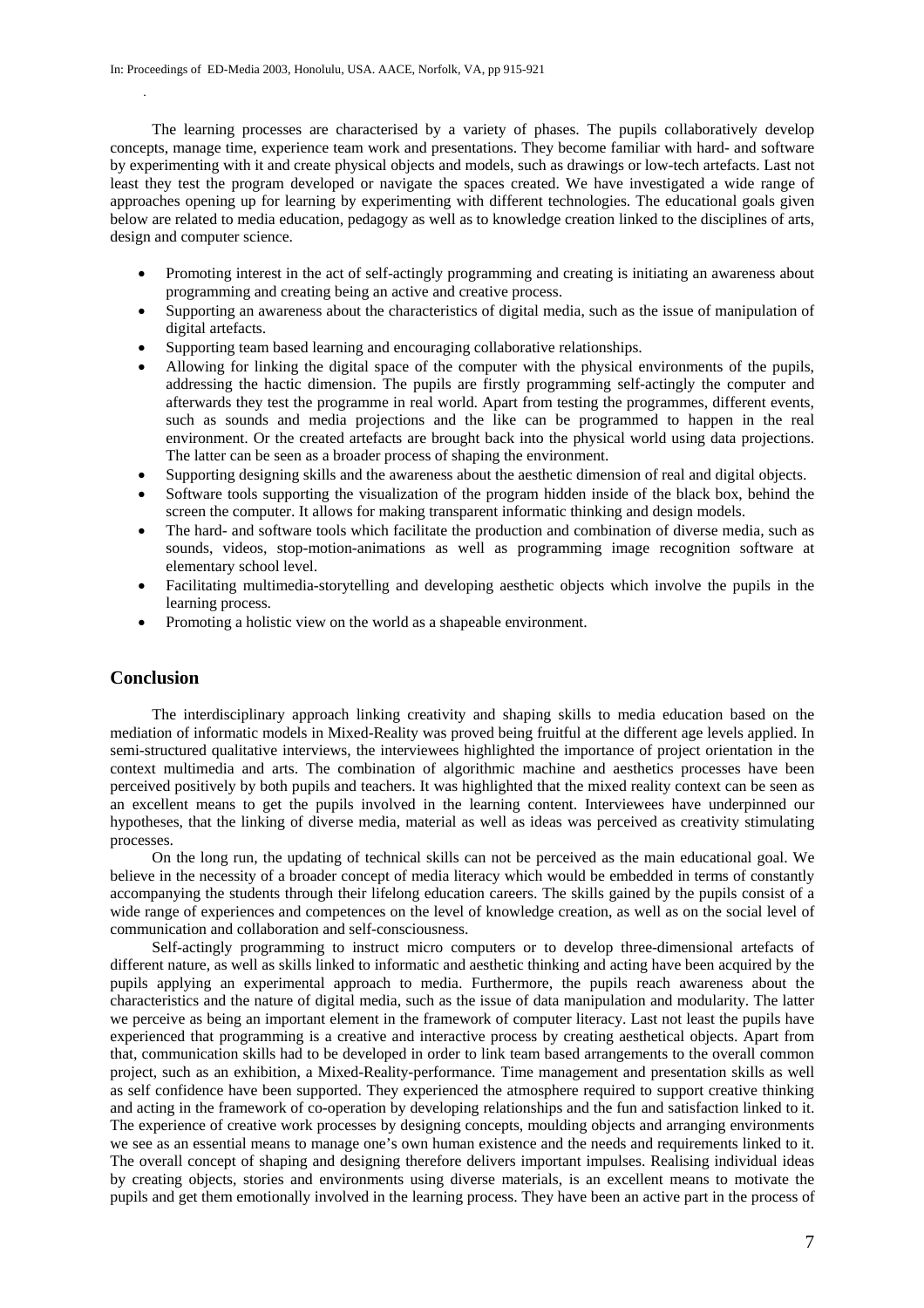testing new dimensions of media education. At the learning environment level, which is part of the school conditions it requires for embedding the computer in the framework of Mixed-Reality-arrangements with an open studio character. It indicates to get away from the concept of centralized computer classrooms based on an inflexible infrastructure on the basis of immobile equipment such as single work place systems. Furthermore, traditional forms of teaching including the roles of learners and teachers need to be re-thought and re-defined towards more flexible team based learning arrangements with facilitators initiating creative and collaborative learning practices in Mixed-Reality projects and environments which are shaped by the people themselves.